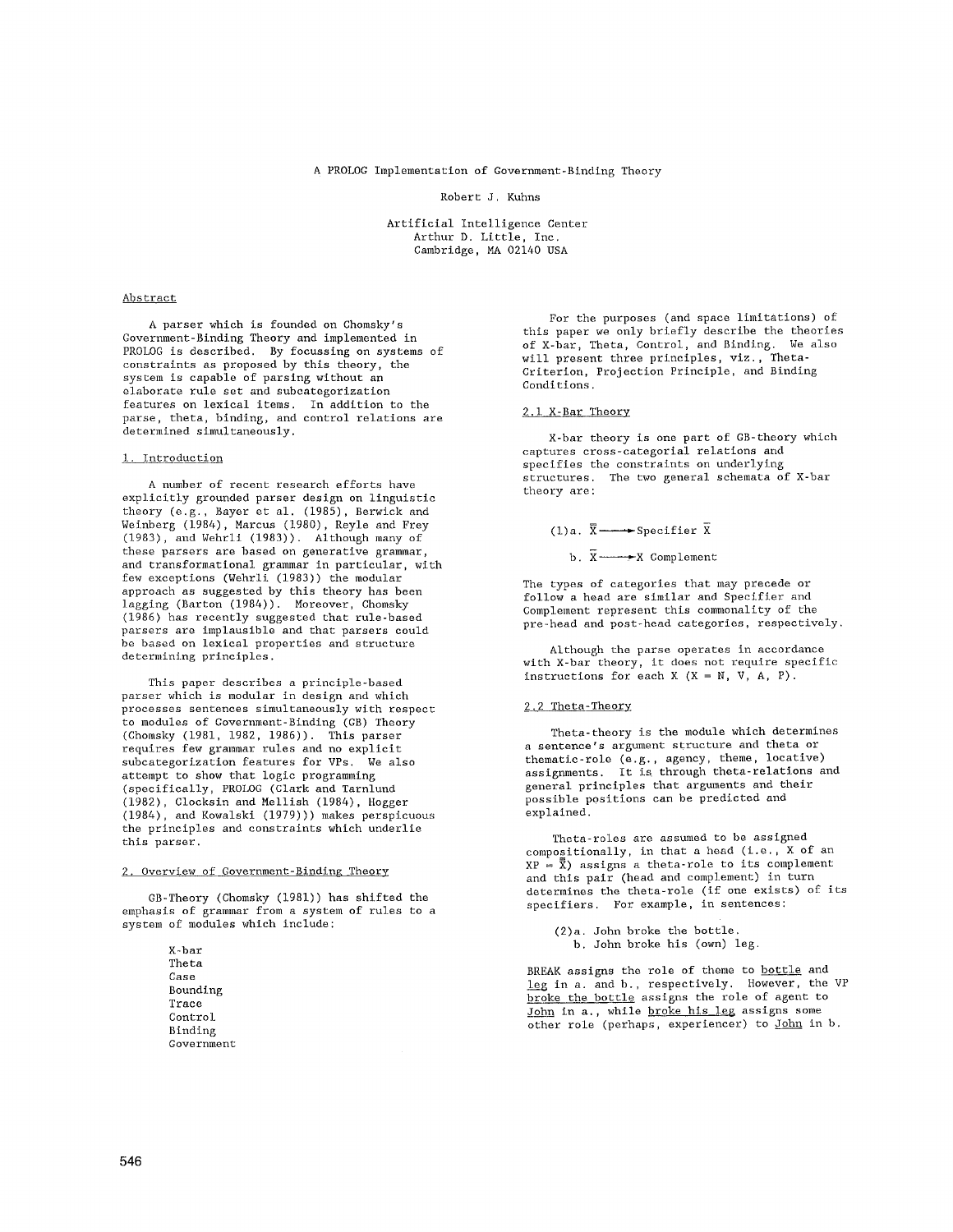### 2.3 Empty Categories

One difficulty parsing strategies must solve is the detection of the presence of gaps or empty categories and their antecedents. There are three different sets of properties that may be associated with empty categories (Chomsky (1982)), and these sets determine whether an empty category is a trace, PRO, or a variable. While all of these empty categories are phonologically null, their location and interpretation must be determined for a parse to be complete. In short, a trace remains at an extraction site of Move  $\alpha$ , PRO is a pronominal which may be present in ungoverned positions, and variables are Case-marked traces.

### 2.4 Control Theory

Control theory determines the controller of PRO. In other words, the reference of PRO is derivable by Control theory which assigns an interpretation to PRO as subjects of embedded infinitives:

(3)a. John<sub>i</sub> wants [PRO<sub>j</sub> to leave].

b. John persuaded  $Bill_{i}$  [PRO<sub>j</sub> to leave].

In both (3) a. and b.,  $i=j$ , but in (3) a. John is the subject, and in b., Bill is the object. In other words, want and persuade are subject and object control verbs, respectively, and are lexically marked as such.

## 2.5 Binding Theory

Binding theory constrains the assignment of indices (which are interpreted as intended coreference). The binding conditions are:

- (4)a. An anaphor is bound in its governing category.
	- b, A pronominal is free in its governing category.
	- e. An R-expression is free.

An R-expression is a referential term such as a proper noun or a variable. A governing category is the minimal S or NP which contains an anaphor or pronominal and a governor of that anaphor or pronominal. And X is a governor of Y iff  $X = A$ , N, V, or P and Y is contained in the smallest maximal projection of X (i.e., the smallest XP) and X c-commands Y. C-command is defined in the usual way, that is, X c-commands Y iff the first branching node dominating X also dominates Y, and X does not dominate Y.

### 2.6 Chains, Theta-Criterion, and Projection Principle

Intuitively, a chain encodes the history of movement of a constituent. We distinguish between two landing sites of movement, namely, an argument position (A-position) and a nonargument position (A-position). NP-movement moves or relates a gap with another A-position within an S while <u>wh</u>-movement relates a position in an S to a position in COMP, which is outside of S and is an A-position. We will limit our discussion to A-positions.

Definition. A chain (  $\alpha_1, \ldots, \alpha_n$ ) is a  $sequence$  consisting of a head (  $\alpha$   $_{1}$ ) and locally bound traces  $\alpha_2, \ldots, \alpha_n'$ .

Definition. A locally binds B iff either A is the nearest head binding B or A is a locally bound trace which is the nearest binder of B.

It should be noted that all arguments must be in one and only one chain. It is argued in GB-theory that both Case and theta-roles are assigned to chains rather than individual NPs. Theta-roles are assigned according to a strict condition called the Theta-criterion.

(5) Each chain receives one and only one theta-role.

This says basically that theta-role assignments are complete and well-defined.

The question of where in a grammar the Theta-criterion holds is answered by the Projection Principle.

> (6) The Theta-criterion is satisfied at all levels of syntactic representation, namely, D-structure, S-structure, and LF (logical form).

We exploit the notions of chains, and principles (5) and (6) in our system. Since a head theta-marks its complement as specified in the lexicon, the force of (5) and (6) is that D-structure, S-structure, and LF are projections from the lexicon.

#### 3. Modules of the Parser

The parser processes a sentence and outputs a triple whose parts are simultaneously determined and consists of a constituent analysis, intended coreference relations (binding and control), and argument structures *(theta-relations).* Since a distinguishing f&ature of this parser is the processing of the latter two representations, we will discuss only the derivations of them.

It should be noted that, although the structural analysis of the parse will not be presented in this paper, the parser is a deterministic one with a limited look-ahead facility (Marcus (1980)). In essence, it is deterministic in that all structures created are permanent and cannot be modified or deleted, in other words, the structures created during the parse are equivalent to the structures of the output of the parse.

The next two subsections will sketch the lexical component and the scope of the grammar, Binding, control, and theta conditions will be presented in Sections 4. and 5.

## 3.1 Lexicon

The lexicon is a critical component; it contains all the processable words and their associated syntactic and semantic features. The syntactic characterization includes X-bar features  $(\pm N, \pm V)$ , tense, number, etc.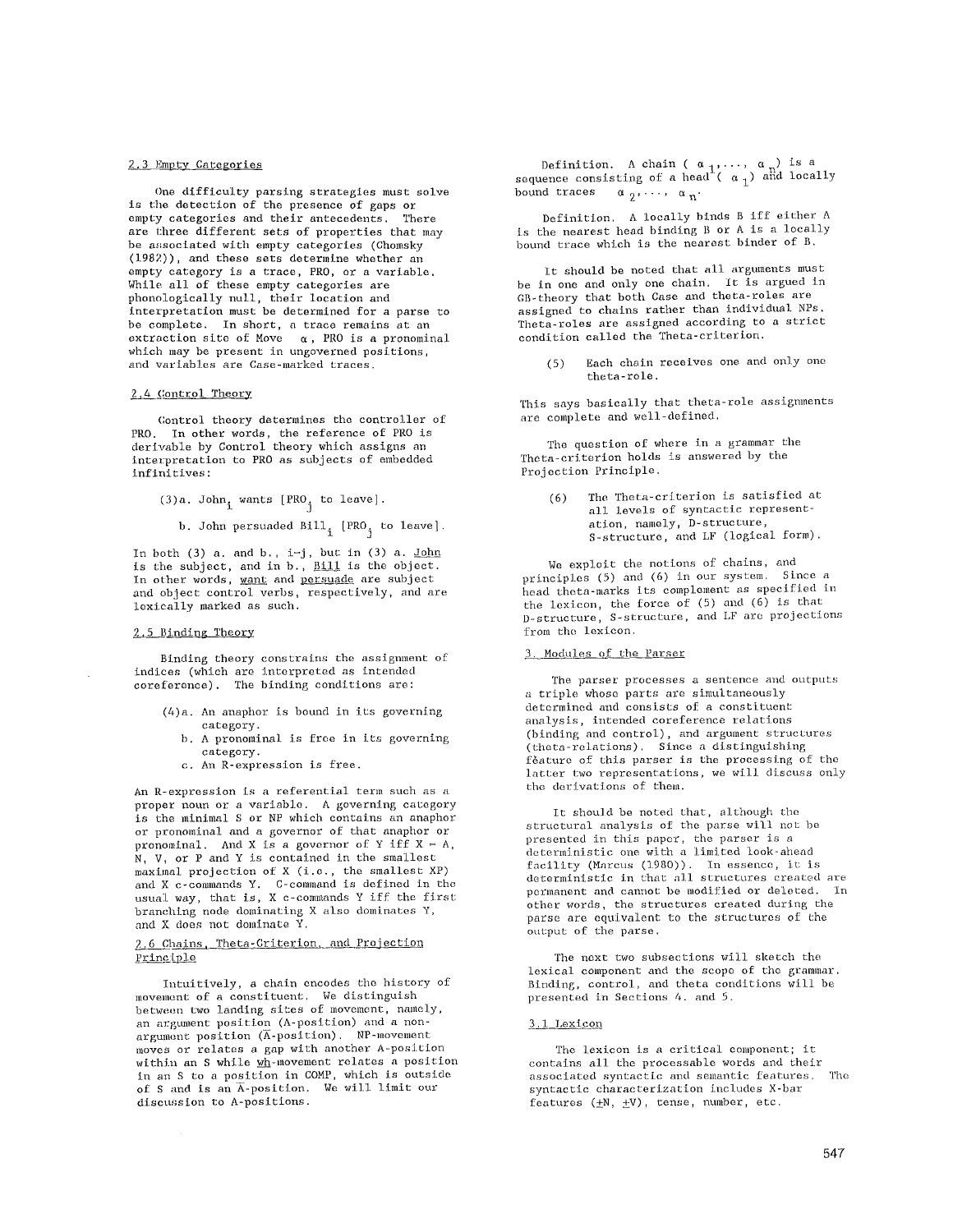Traditionally, the features also contain subcategorizations or templates which specify the types of complements (if any) a lexical entry could take. For instance, a subcategorization would indicate whether or not a verb is transitive. However, these templates are redundant in that we can replace them with the theta-roles which an entry (e.g., a verb) assigns to or theta-marks its complement. From this, the parser derives the subcategorization. For instance, the verb told selects a goal and a proposition. A goal is structurally realized as an NP and a proposition must be either an S or an NP. The choice between the structure of S or NP is determinable given a particular S as input.

## 3,2 Grammar Rules

Incorporating GB theory into the parser helps to eliminate many grammar rules because of their redundancy. As seen above, syntactic structure is derivable from means other than explicit rules. The parser does require a set of grammar rules and we hope to reduce this set in later versions. It should be noted that since priority during implementation was given to Binding theory, Theta-theory, and chains, some rules were used for ease of development. As mentioned above, we plan to eliminate rules which are unnecessary because the structures they specify can be derived from other general principles. However, some rules which describe language-speclfic properties or marked structures may be necessary and, thus, will have to be stated explicitly.

Some of the rules the parser presently needs are those that deal with NP constructions. The rule S--NP INFL VP is used as well as some specific rules for determining imperatives and interrogatives (e.g., subject-auxiliary inversion).

We are using rule to mean a phrase structure rule (e.g., a familiar rewriting rule or an X-bar schema) within a grammar. Rule can also denote an implementation of the above concept, i.e., a production rule or a PROLOG clause. The choice of interpretation should be clear from context.

As contrasted with rules, principles are general constraints on syntactic representations (and not on rule application as could be argued). The significance of principles is to constrain the class of possible syntactic representations. The Projection Principle (6), for instance, severely restricts the argument structure of D-structure, S-structure, and LF. This bound on syntactic representation enables a parser to predict syntactic structure without explicit rules.

# 4. Implementation Considerations

The next several sections will focus on the conceptual overview of the processors involved in our system in addition to fragments of a PROLOG implementation of certain aspects of the system.

### 4.1 The Interpreter

Similar to Marcus (1980), the basic data structures of this parser are two lists whose elements are represented as terms of predicates. One list (INPUT-BUFFER) is for input and the other (PROCESSED-NODES) is for the (partially) processed nodes or subtrees. These two lists are viewed as changing states rather than pushing and popping stacks. This approach seems reasonable since the parser is not relying on production-like grammar rules.

Although there are lower-level operations or predicates, e.g., LABEL, which labels nodes with features, the basic predicates which are central are CREATE-NODE and INSERT. CREATE-NODE will construct a new node of a pre-specified type and attach it to a child of a particular node. INSERT will insert a specific lexical item, a trace, or a PRO as appropriate. Since the output that represents the structure is the familiar labelled bracketing, these predicates do call list manipulation predicates.

It should be noted that many of the treewalking algorithms that are needed to examine terms of PROCESSED-NODES can be succinctly specified while the underlying unification/ resolution components of PROLOG produce the necessary tree walk.

### 4.2 Grammar Interface

As noted above, the parser is constrained by X-bar theory. So, if a specifier of a category is the first term of INPUT-BUFFER, then by schema (1)a. the parser creates (using CREATE-NODE) first an XP, and then the specifier. The X-bar features specified in the lexicon determine the type of XP. Similarly, (1)b. will determine when the parser is to create an X node and a complement.

Since all XPs must contain a head, a predicate CREATE-HEAD is a separate module.

### 4.3 Indexing

Binding theory (4)a.-e. is represented as an indexing scheme on the bracketed structure being generated by the parser. In order to illustrate the main ideas, the heads of underlying lowerlevel predicates will only be described without their bodies. The predicates PARENT-OF (?child, ?parent, ?structure) and DOMINATE (?nodel, ?node2, ?structure) are fairly obvious in that in the former ?parent is the node immediately dominating ?child in some tree (?structure). DOMINATE states that ?nodel is dominated by ?node2 in ?structure.

It should be emphasized that Binding Theory can apply only after structure has been built. So ?structure in both predicates refers to the tree in PROCESSED-NODES.

BRANCHING-NODE, FIRST-BRANCHING-NODE, and C-COMMAND are defined in the obvious way. With the assumption that only S and NP are cyclic nodes, the PROLOG representations of these facts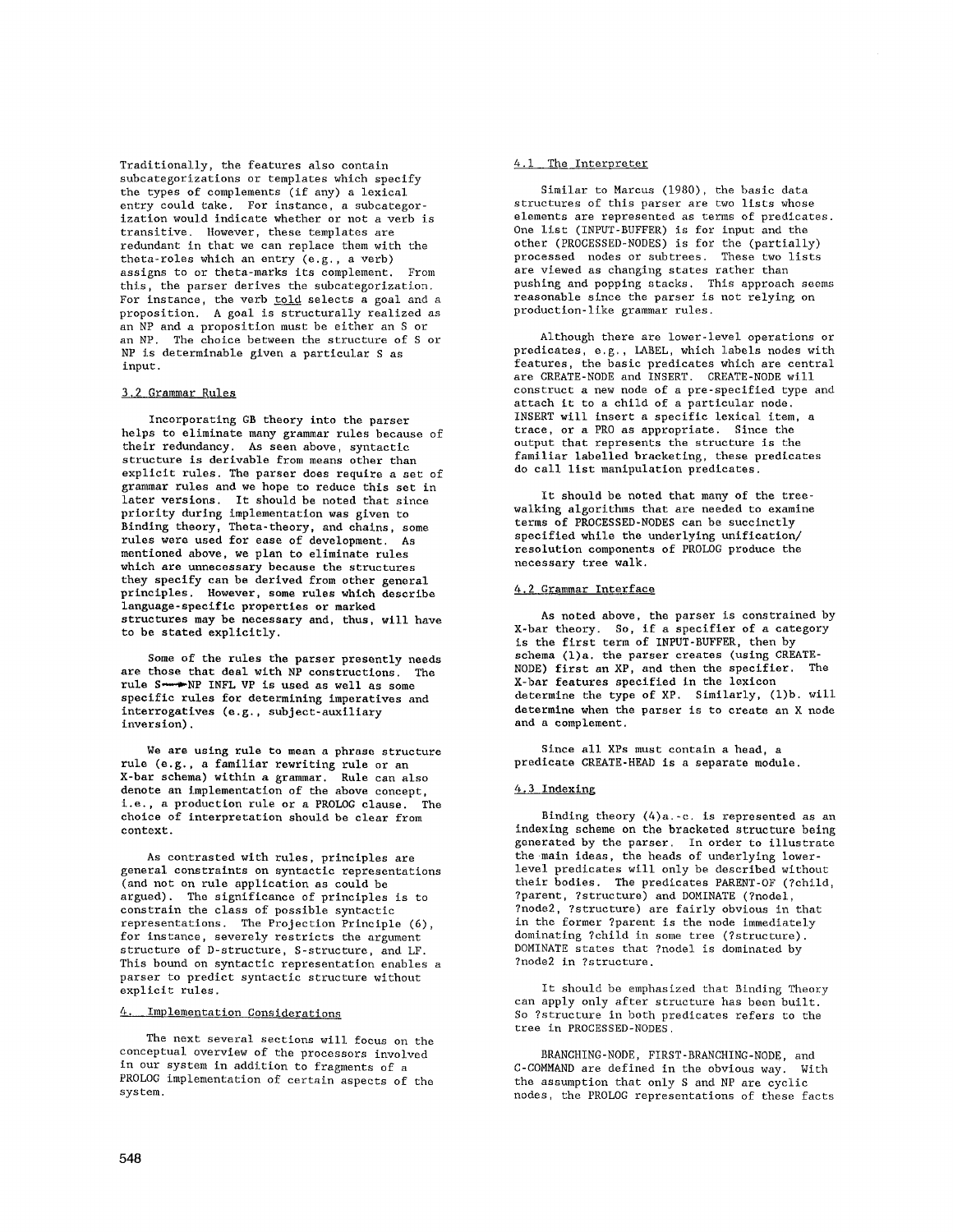are CYCLIC-NODE (S) and CYCLIC-NODE (NP). These predicates are used to define Governing-Category.

Binding theory can now be clearly expressed as:

- (7)a. BINDING-THEORY (?argument, ?structure):-ANAPHOR (?argument) GOVERNING-CATEGORY (?gov-cat, ?argument, ?structure) BOUND (?gov-cat, ?argument, ?structure)
	- b. BINDING-THEORY (?argument, ?structure):-- PRONOMINAL (?argument) GOVERNING-CATEGORY (?gov-cat, ?argument, ?structure) FREE (?gov-eat, ?argument, ?structure)
	- c. BINDING~THEORY (?argument, ?structure) :-R-EXPRESSION (?argument) ABSOLUTE-FREE (?sentence, ?argument, ?structure).

BOUND, FREE, and ABSOLUTE-FREE are the predicates which have access to PROCESSED-NODES and they specify as to whether or not two indices are to be unified. BOUND will ensure two indices are identical and FREE and ABSOLUTE-FREE will do otherwise. The PROLOG statements  $(7)a$ , -c. are a natural expression of  $(4)a$ . -c.

# 4.4 Chains

The process by which chains are constructed and theta-roles assigned will be illustrated in the next section. The notion of chain and local binding can easily be formalized as:

 $(8)a$ . CHAIN  $($ ). **b.** CHAIN (?N):-- Head (?N). c. CHAIN (?N1, ?N2,...,?NK):---LOCAL-BIND (?NI, ?N2) CHAIN (?N2...?NK).

- $(9)a.$  LOCAL-BIND  $(2N1, 2N2):$ HEAD (?NI) NEAREST-BINDER (?NI, ?N2).
	- b. LOCAL-BIND (?N1, ?N2):-TRACE (?NI) NEAREST-BINDER (?NI, ?N2).

For expository reasons, the sequence processing predicates have been suppressed and notation abused. However, NEAREST-BINDER where the first: term binds the second will involve C-COMMAND and locality constraints. A chain consists of either a head ((8)b.) or a sequence consisting of one head (?NI) and one or more traces (?N2 ..... ?NK). The local binding condition in the definition can be captured naturally by the recursive call in (8)e. The clause in (8)a. is the exit of the recursion.

## 5. Two Examples of the Parsing Strategy

This section will provide two overlapping examples to illustrate the strategy the parser uses to interface with the various modules of GB-theory in order to arrive at a final parse complete with indexing and theta-relations.

Suppose the input to the parser is the sentence:

(i0) The instructor told the students to leave early.

The parser first constructs the NP the instructor and then encounters the verb told. It determines (from the lexicon) the theta-roles assigned by told to its complements. In this case, the theta-roles are goal and proposition. As discussed above, a component of the parser infers the constituent structure of the categories marked by a verb. Thus, the system determines that there ought to be an NP adjacent to <u>told</u> in (10) (otherwise, it inserts a trace in that position) followed by an NP or S. With its limited look-ahead capability, the parser sees the two items <u>to</u> and the verb <u>leave</u>. It then knows the realization (viz., S) of the second object and is able to complete the VP and, consequently, the parse.

In order to see the interactions of thetarelations, Binding conditions, and Control theory consider the sentence.

(Ii) The students were told to leave early.

Suppressing unnecessary details, we construct the various representations of the parse as (11) is processed.

As the stndents is labelled, it is pushed onto a chain CHAIN-l, and assigned an index. With the verb told being passivized, i.e., in the environment of were, the parser will detect a gap. As in (I0) the parser determines (from its theta-markings) that two objects are required for told. With no explicit NP object of told present, it inserts a trace in the parsed tree and pushes the trace onto CHAIN-I and assigns CHAIN-I the theta-role of theme (this role is the role which told theta-marks its first object). The parser invokes principle (4)a. (i.e., (7)a.) of Binding Theory and co-indexes the students and trace. CHAIN-]. is now complete because CHAIN-I is assigned one (and only one) theta-role.

Note that while this parser has a limited look-ahead, it is able to look at all partial structures it has created (although it cannot alter any of them). In this way, this parser can determine local bindings as it processes. Thus, in this case, the parser knows that the NP the students locally binds the trace after told and CHAIN-I is well-formed.

Again, as in (I0) the parser determines the existence of an S and creates PRO as the subject